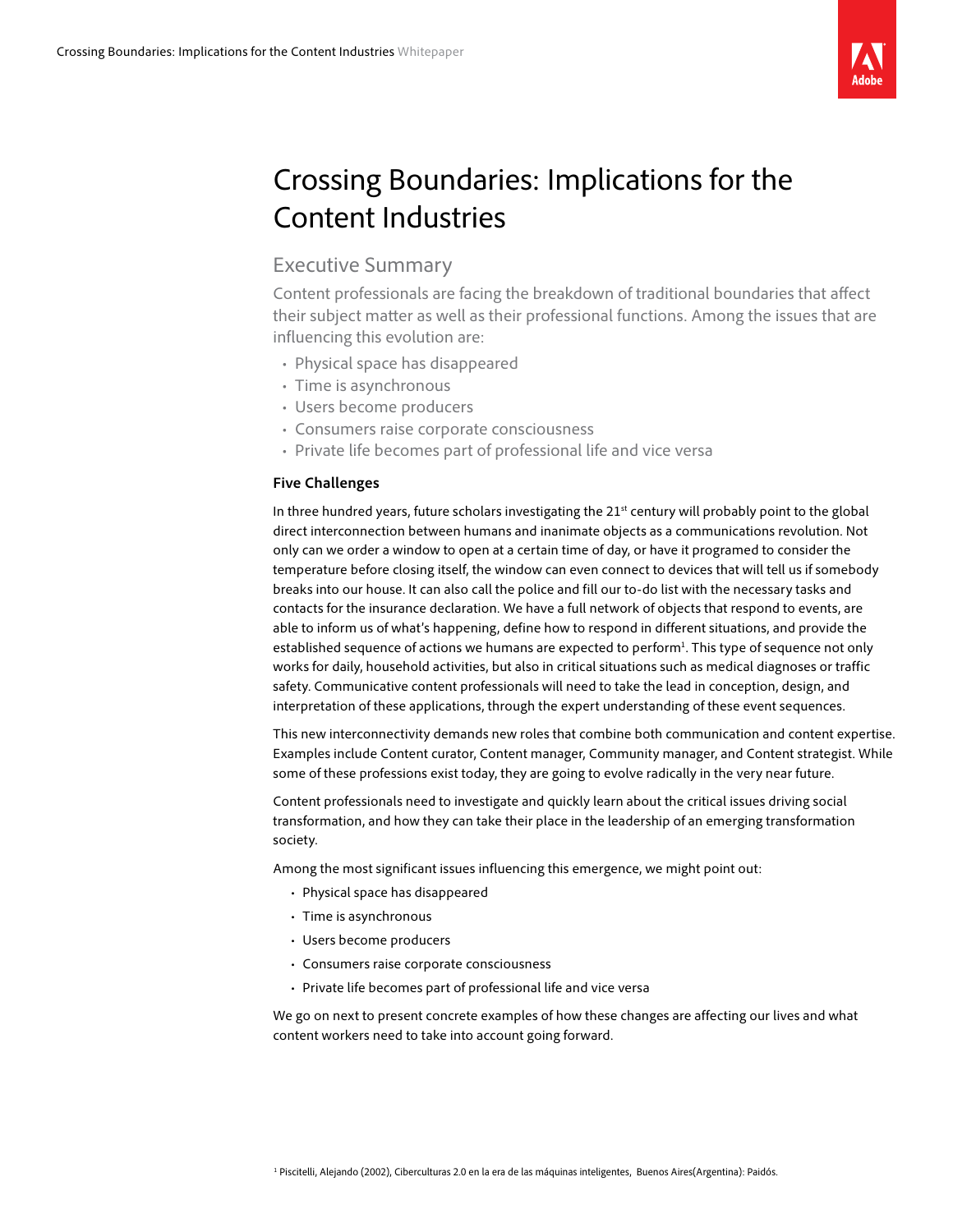Given the mixture of real and virtual interactions that will take place simultaneously, a whole new narrative paradigm for content is likely to emerge.

#### **Physical space has disappeared**

*When Mark was a child, he had to memorize his home telephone number in case he got lost downtown. As soon as he started to stay alone at home, his mother pushed him hard to also learn numbers for the fire department, emergency medical care, as well as his uncle's and his teacher's numbers, as they lived in the same neighborhood. By the time he got his first job, he already knew several of his best friends' telephone numbers by heart and could call half his family's offices without consulting his agenda.*

*Mark now works as a freelance trainer on content management systems. He doesn't really know his friends' telephone numbers anymore, and in some cases he doesn't really know in what town his colleagues or his clients live, but he can contact them personally in an instant. He doesn't call a house or an office, he calls a mobile person.* 

*Ubiquity is now part of his reality, more than he realizes. With his smartphone or his tablet he doesn't need to go to the town's library to check an old newspaper, he doesn't need to meet with his old teacher to discuss different versions of his training courses, and he can even learn how to start a chain saw or how to adapt a food recipe for diabetic people instantly, wherever he is.*

*Moreover, he can prepare a proposal for a client on the other side of the world, and share it with him in a common virtual space that is totally deterritorialized.*

*He knows that he doesn't need to be in the office to work something out, and his family feels that he is available wherever he is… and sometimes it seems his clients are of the same opinion.*

#### **Future implications**

The change in Mark's world, in which a telephone number evolved from a physical address to a personal identity, might seem dazzling, but by the time he decides to move to a retirement home, our notions of physical space will have mutated much more radically.

Today, for the most part, virtual space is a two-dimensional, flat screen world that appears inside multiple windows. With our mobile devices, that eventually will be embedded in our clothing or implanted in our bodies, we can feel that we are everywhere at one and the same time, and thus nowhere at all. But tomorrow we will exist in hybrid realities that combine real, physical space with virtual spaces and objects. Holographic displays that permit us to grab and manipulate data with our own, real, biological hands will change the way we relate to space, and to the content that fills it. Not only will we be able to grasp and displace virtual objects, we'll also be able to grasp text, sound, or images as if they were physical objects, and directly manipulate them to perform abstract tasks.

Space will have a different meaning when our connective devices not only beep in our ears or vibrate in our pockets to get our attention, but will pop content directly in front of our eyes, or in 3D virtual spaces around, or even on our bodies. Eventually we will get used to not only seeing a person walking down the street, talking to a distant person through his bluetooth earpiece, but seeing people sharing social events in hybrid spaces where physical humans, holographs, and virtual messages interact seamlessly as a new type of collectivity in a conceptual space.

The narrative discourse of information that is delivered as content on a flat screen is radically different from that of holistic messages that appear as virtual 3D objects. Given the mixture of real and virtual interactions that will take place simultaneously, a whole new narrative paradigm for content is likely to emerge.

#### **Time is asynchronous**

*Victor works part time in a French software company that provides translation apps for mobile telephones. At the end of the day, he passes his work to his colleagues in San Francisco, who have only recently started their working day. They add images and audio in English before passing it, at the end of their workday, to their colleagues in Tokyo, who do the same for the Japanese part of the software. They then send it to be tested in India. When Victor connects the next day, after his French lunch, all this work is waiting on his screen.* 

*The work was done in 19.5 hours, while he slept and devoted his morning to developing a personal project, a collaborative platform on the internet. He is preparing a visual content analysis module to help understand users' interactions on the platform. He sends it to an old university classmate, at the end of his morning, just before starting work at his job. His friend, who lives in New York, develops the graphics*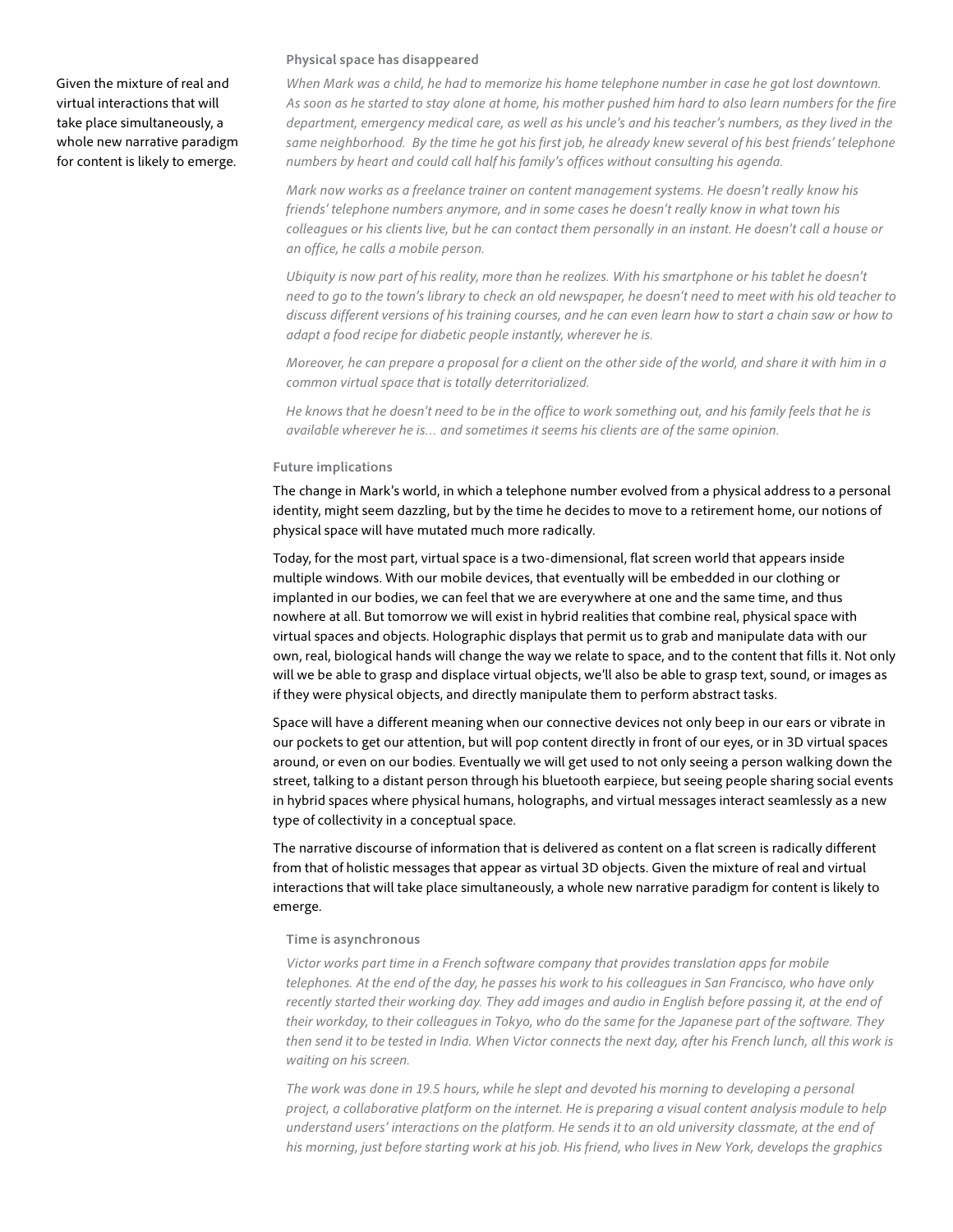Openness and transparency will be indispensible in the collaborative corporate environment.

*during the New York morning, then sends them back to Victor after lunch: just in time for Victor to have a look at the results before going to sleep.* 

*Victor is managing both of these projects. He needs to give each of them his full attention, one after the other. However, the two projects are actually being developed simultaneously in real time. This causes problems for Victor, keeping track of each development timeline.* 

*Victor has basic project management software, but he knows that what he really needs is a program that would be accessible to a single person, both from a budgetary and a technical point of view, with the capabilities of high-end, large enterprise project management tools. It would let him track each project as separate, overlapping timelines, each with its own set of resources. Moreover, he would like it to have a social/collaborative dimension that would let his colleagues in other locations enter their modifications, saving him time.*

*He has looked into some new cloud-based solutions, which promise simple, inexpensive, high-end features, but his real dream goes much farther: he dreams of tools able to split modules up so that people*  in different locations could work concurrently. This would require some sort of embedded code monitoring *tool that would not only advise the team if someone adds a routine that conflicts with another's work, but would propose options for reconciliation. With such a program, his personal timeline would merge even more with those of his colleagues in different time zones…* 

#### **Future implications**

Victor's main concern in this story is to ensure consistency and continuity: his global translation software project, even when it maintains a coherent style and consistent register, demands a constant process of conflict resolution. Working across time zones automatically means dealing with different cultures and worldviews. Creating, managing, and delivering content in this context imply developing strategies for dealing with cultural and linguistic differences, translation, and other adjustments to arrive at parallel significance.

Teams working in a time-shifted international space send each other the next sequential bit of work that each has completed. They don't always know what was intended, and when the work comes back, the result might not conform to the original view. The costs of resulting conflict, discontinuity, and even rework can more than offset the benefits of working across time zones.

Victor's networking model, based on passing work from one time zone to another, is not easily scalable as he is currently managing it. If he has to track projects personally, it would be more efficient for him to have specialized teams in each location that concentrate on specific modules of the work. Fragmentation and discontinuity will need to be managed digitally. The project manager can't be the only one with a global view of the whole, with more platforms for simultaneous information sharing. Openness and transparency will be indispensible in the collaborative corporate environment. Content strategy, unified content management, and overall design thinking are going to be essential to keep asynchronous projects on track and gain advantage from time shifting.

Another challenge in a time-shifted world is to withstand pressures that can affect quality. Many experts now speak of replacing artisanal processes with industrial ones<sup>2</sup>, but this is a complex challenge in a domain such as content creation, where the human element and pride of creation play an important role; soft skills and emotional intelligence will take on greater importance as collaborative processes become the norm.

#### **Users become producers**

*Esther started using the internet two decades ago at college, when she discovered that researching on the internet was more convenient than going to a variety of distant libraries. Digital information helped her finish her Master's degree even when she wasn't able do field research.*

*With the appearance of blogs, forums, and other interactive tools online, Esther started to interact with others, first posting her comments, and later involving herself in some active communities of interest, where subject matter was collectively developed online for mutual benefit.*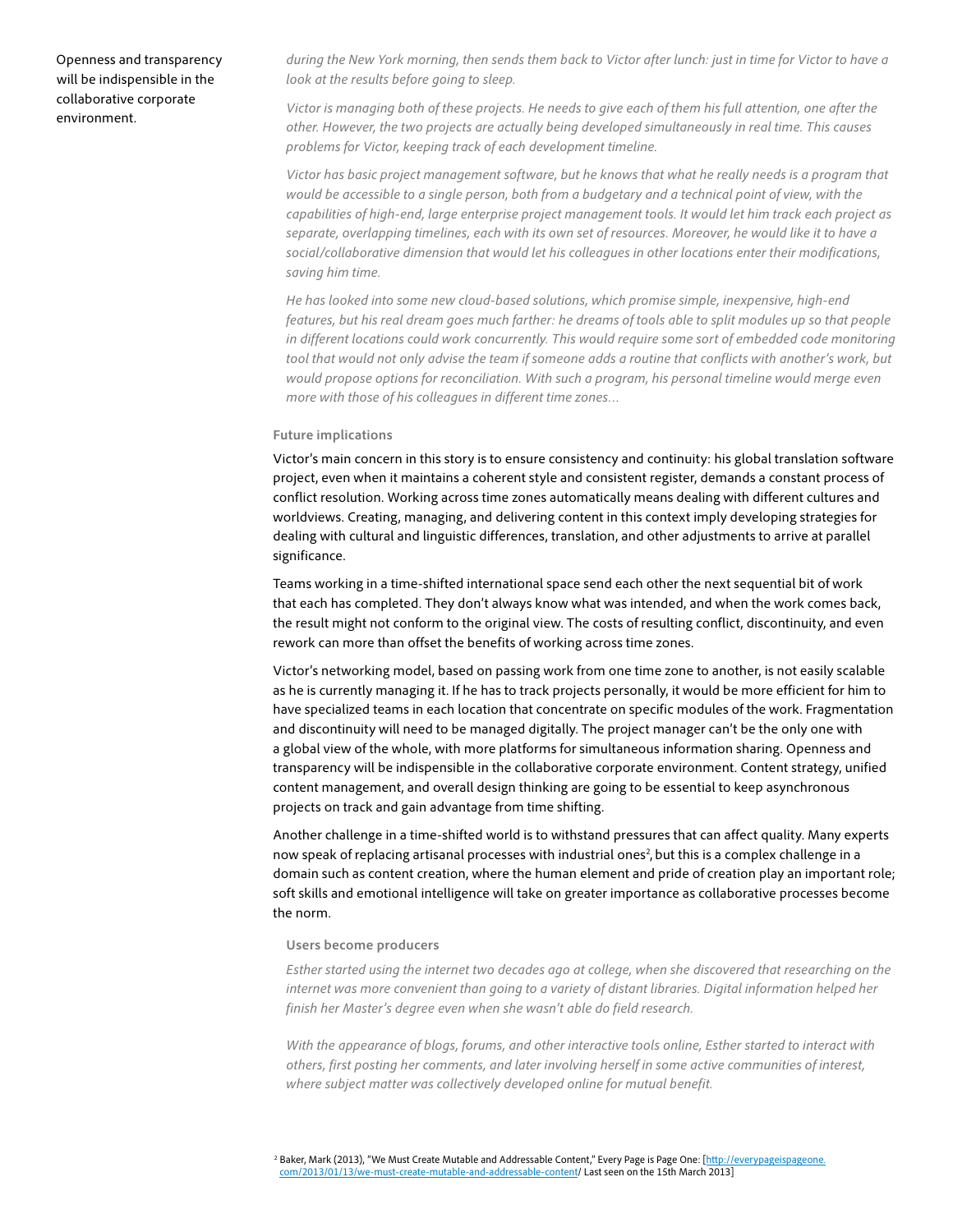"Copyright"–i.e. the right to make a copy–has become an obsolete notion, and with it, the idea of "intellectual property".

*More and more, Esther's use of the internet evolved so that she was adding text and photos with examples of her own work, and other researchers were starting to cite her and reference her contributions. Her inbox started to fill up with RSS feeds and email subscriptions, some of which were the result of automated processes that selected topics of interest based on her interactions.*

*Today, Esther haunts the social networks. She keeps up to date more easily with colleagues online than by pursuing additional degrees. She is part of a group that has developed a personal learning environment, reusing and even repurposing material from each other, and enriching them with additional content from varied sources.*

*People she knows nothing about are profiting from the information she has shared online, and are using it in ways she did not imagine. Data mining robots have selected bits of her production, and aggregated*  them with others' work to produce new informational ecosystems. The body of seemingly ephemeral *exchanges in the comment section of blogs and other social media become, themselves, the raw material for researchers of the future. Esther is proud of her contribution to this body of knowledge, but is also concerned that her work, taken out of context and set loose on the net, might be misunderstood or misinterpreted. She also wonders if she should protect her author's rights for this material.* 

#### **Future implications**

Esther's participation has moved her from being a simple consumer of internet-based information to an interactive producer of content that has contributed added value to other users online. She may be worried that she can't keep track of what happens to her input, but she doesn't yet realize how her content is also used at meta levels. It is this information that is used to produce the profiles that choose material to push into her inbox, and conditions how her work appears in search engines. It also determines how marketing software will direct advertising and related content back to her.

In addition to her voluntary contributions, the simple fact of interacting online produces information that provides content for automatic applications, of which she has no knowledge and which are outside the realm of current intellectual property law.

So-called "big data" operates on the space where she and her colleagues have grown a whole research discipline, but she is not really aware of how much complex content she has helped to produce, simply by being part of the community of users. The huge meta-data that she and the other users have generated during these years is now a valuable content resource to serve new users. Her concern about authors' rights, in this context, seems misplaced.

"Copyright"–i.e. the right to make a copy–has become an obsolete notion, and with it, the idea of "intellectual property". We no longer need expensive printing presses or disk manufacturing plants to copy content. Anyone can make a copy at home, and digital copies can be exact, indistinguishable clones of the original. In many cases, it is almost impossible to trace original authorship amidst the huge quantity of production on the web, and it is obvious that other means of recognition, payment, and attribution for authors are going to be developed.

Professional content developers will eventually be obliged to find methods of using this same "hidden" meta-information to provide more targeted, high-touch, profiled material.

#### **Consumers raise corporate consciousness**

*Yesterday, Marcy and Pam had a great time. They were celebrating the first success in their campaign to protect the local biodiversity of their favorite Natural Park. Five years earlier, when they started sending*  protest letters and emails to every international authority and environmental group on the net, they didn't *expect that the European Union would be ready to devote 5800 million euros a year to biodiversity, as a result of the huge international outcry that led to the Nagoya protocol <sup>3</sup> .*

*Marcy and Pam have started to realize how much power they can have when joining global causes. They were ready to start a new private campaign against their neighborhood supermarket for leaving several unknown bottles of what seemed to be chemical products on cardboard boxes outside the signaled recycling area, but it was not necessary; a simple tweet of open denunciation mobilized local consumers* 

<sup>3</sup> Communication from the Commission to the European Parliament, the Council, the Economic and Social Committee, and the Committee of the Regions. Our life insurance, our natural capital: an EU biodiversity strategy to 2020. Document COM(2011) 244 final, Brussels, European Commission. [\[http://eur-lex.europa.eu/LexUriServ/LexUriServ.do?uri=COM:2011:0244:FIN:EN:PDF](http://eur-lex.europa.eu/LexUriServ/LexUriServ.do?uri=COM:2011:0244:FIN:EN:PDF) Last seen on the 15th March 2013]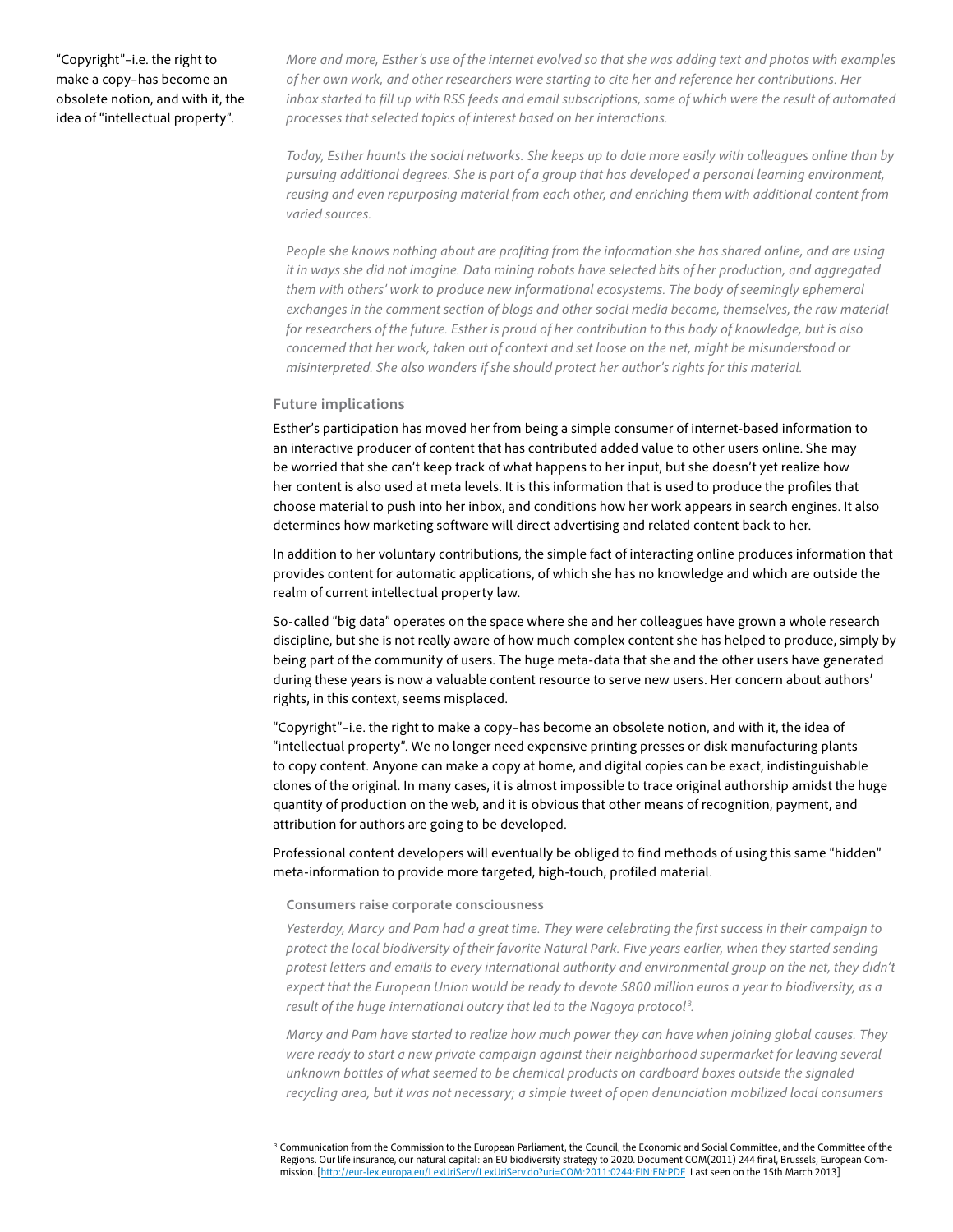Might we be entering a new era of digital blackmail, pressure, and lobbying?

to send dozens of emails to the supermarket's customer service department. The reaction was almost *immediate. They received a direct message from the manager, with all sorts of apologies, offering to install new recycling bins and asking how they could collaborate with local ecological campaigns.*

*Marcy and Pam understand that consumers' opinions appear in the same Google search, on the same results page, as the corporate marketing content. It is in the company's interest to maintain good reasons for users to have a positive opinion about their products, and their business conduct. Consumers are using social networks to raise corporate consciousness in response to criticism that might appear online.*

*Marcy and Pam have discovered that their strength comes from leadership and ability to build communities, and their power to influence collective opinion. They have been able to build a respectable group of committed followers on Twitter and other media–people from everywhere in the world who value their concern for transcendent issues such as ecological thinking and fair trade.*

*Companies also follow Marcy and Pam's social profiles, trying to collaborate with authenticity, to demonstrate how much openness and transparency have become part of their production process. It's in their own interest to accept divergent ideas even if that forces them to debate and justify their decisions in front of increasingly better-informed consumers.*

#### **Future challenges**

The ability of any enterprise to add value to its brand and its image in our new digital society depends on how its customers and potential customers perceive its efficiency, customer care, transparency, and authenticity. We have often heard that it can take years to build a brand, and only moments to destroy it. Never has this slogan hit closer to home than in the social media era.

Given that 72 hours of video are uploaded to YouTube every hour of the day<sup>4</sup>, not to mention all the other social net activity, the sheer volume of opinion production requires companies to be proactive on social media. To protect their brands, they need to dedicate specialized personnel to searching not only direct customer complaints or praise, but also tangential comments about their organization that might appear anywhere, any time.

Companies are already hiring professional social communicators to embody them on social networks. These social spokespersons have very exacting instructions and style guides, delimiting what they say and do, as they are the front line of communication for the organization. Since people in the job can change, the company might prefer using an avatar, a Mr. or Ms. BrandName, or something similar, to provide long-term continuity.

Mr. or Ms. BrandName will not be "lone tweeters". There is too high a volume of information to process. Clearly, behind every avatar, there will be a small army of analysts. All of them will need to develop a new skill, transliteracy–" The ability to read, write and interact across a range of platforms, tools and media from signing and orality through handwriting, print, TV, radio and film, to digital social networks."5

These avatar personalities will need to be ahead of the trends, in order to avert a crisis before it happens. They can't wait for contacts to come to them, and keyword searches cannot provide the granularity of information they need. New visual analytic tools are being developed to provide information about where interactions are happening, how they flow, and what types of profiles are likely to be most affected by these interactions.

There is an ethical subtext under all of this. Consumers are demanding more ethical behavior in a cutthroat, globalized, highly competitive economic environment. The derived information gathered to help the avatars stay ahead of the curve might find other uses–some of them unethical. Might we be entering a new era of digital blackmail, pressure, and lobbying?

#### **Private life becomes part of professional life and vice versa**

*Mario has a roofing business and spends most of his day on the tops of houses. No one is in his office during the day, so when people call his business, the call is forwarded to his mobile and he answers on the*  roof, or wherever he is at that particular moment. His independent status allows him to adapt his working *time to his family life, and mobile devices have contributed a lot to this flexibility.*

<sup>4</sup> YouTube Statistics Page (15 March 2013) [<http://www.youtube.com/yt/press/statistics.html> Last seen on 15th March 2013]

5 Thomas, Sue et al. (2007), "Transliteracy: crossing divides," Definition provided by Transliteracy Research Group, Vol. 12, December, 2007 [\[http://www.uic.edu/htbin/cgiwrap/bin/ojs/index.php/fm/article/view/2060/1908Transliteracywasbornfromaproblemhttp://www.youtube.](http://journals.uic.edu/ojs/index.php/fm/article/view/2060/1908Transliteracywasbornfromaproblemhttp://www.youtube.com/watch%3Fv%3DxFAWR6hzZek%26list%3DPL925763F45FF18201%26index%3D7%26feature%3Dplpp_video) [com/watch?v=xFAWR6hzZek&list=PL925763F45FF18201&index=7&feature=plpp\\_video](http://journals.uic.edu/ojs/index.php/fm/article/view/2060/1908Transliteracywasbornfromaproblemhttp://www.youtube.com/watch%3Fv%3DxFAWR6hzZek%26list%3DPL925763F45FF18201%26index%3D7%26feature%3Dplpp_video) Last seen on 15th March 2013]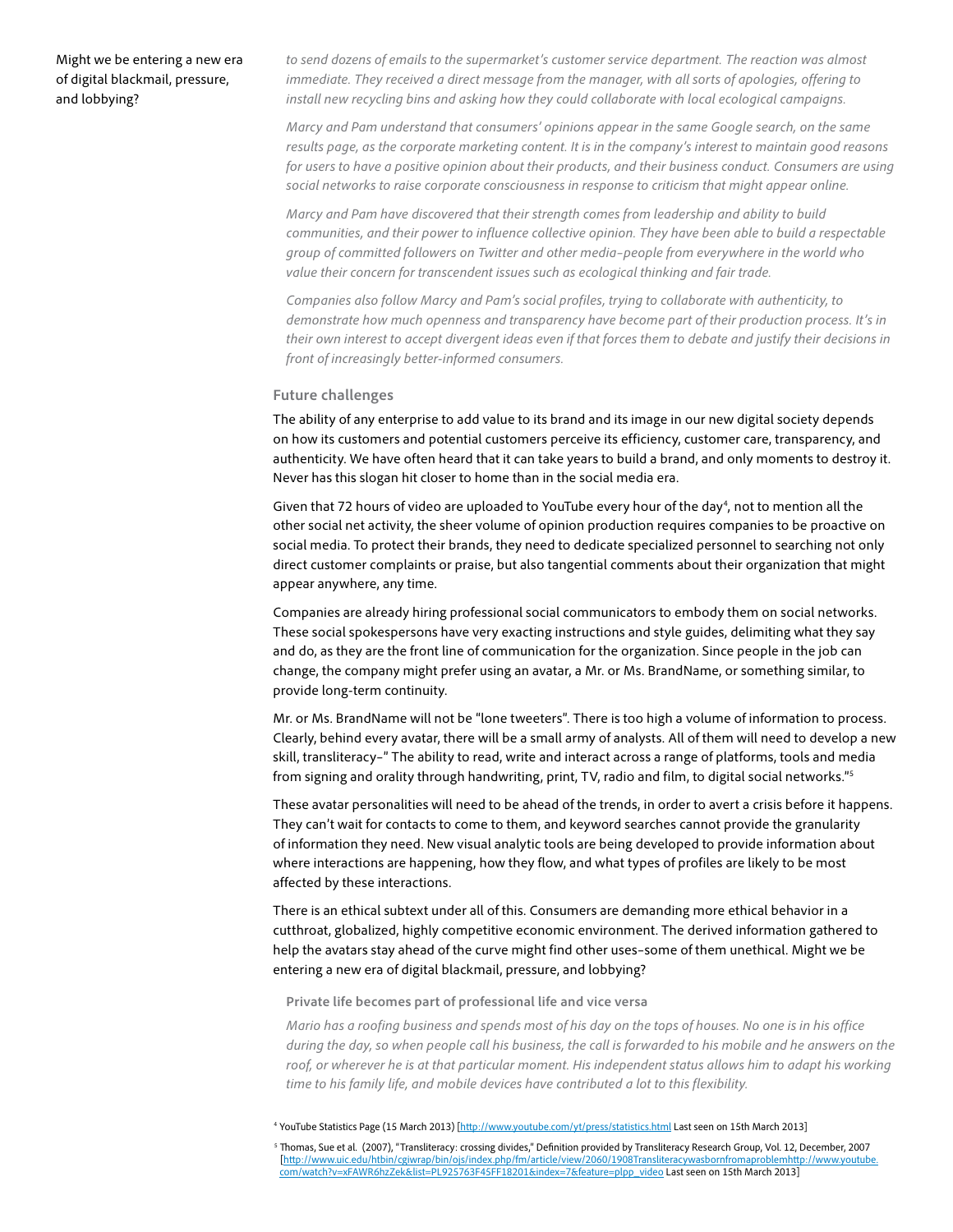#### Without global

interconnection, there would be no labor market, no politics, no economy as we know them now.

*When he goes home in the evening, he answers his professional and personal email and surfs social networks, where he already has his own Facebook and LinkedIn profiles. He also has a Facebook page for his business and uses Twitter to drive traffic to his Facebook presence. Social networking has been a great success for Mario. He learned early that if you want customers to read your business page more than once, you have to give them something more interesting than a simple advertisement for your roofing service. So Mario started researching and publishing little informational tips about roofs, and not very well-known*  facts about the history of the roofing trade, going all the way back to medieval quilds, famous architects, *and classical buildings.*

*Mario regularly posts these "Did you know?" stories on his business page, and announces them to his media networking contacts. He has a growing list of followers who ask for, and also offer information about roofs and historical buildings around the world. When he has spare time, he even escapes to pay a visit to new places to take a picture for his personal virtual wall, where he has been adding photos. He has recently included images of "Master Works" that he has discovered online. These are small-scale models of intricate frames for roofs of cathedrals, palaces, mansions, and public buildings, that were the "final examination" of journeymen in the roofer's guild, before getting their papers as a "master". Since the*  journeymen wanted to impress, the models were often very intricate and fanciful, and finished with care *and precision.* 

*He began doing this photo sharing simply as a way to attract potential customers to his professional page and generate business. But with time, Mario has come to really love these models, and has even started a small collection of them at home, where he has remodeled part of his garage to create a personal museum. He scours the net for images of new Master Works, he plans his vacations according to where he might find interesting roofs, often in places suggested by his online friends, and he's started to add advice*  to others' blogs and forums about roof design in historical architecture. He is now dreaming of turning *his private little museum into something more open, and to share it with his followers. He is not sure, anymore, where to draw the boundary between his profession, his hobby and his passion…* 

#### **Future challenges**

Work, hobbies or personal passions are woven into today's life by the digital tools that connect people anywhere at any time. The boundaries between personal and private life have not only vanished in our daily schedules, the two areas of life are also intermingled in the shared fields of learning, socializing and interacting with other people. In the digital age, communications have integrated what before were separated activities (working and leisure time) and have given deeper dimensions to other aspects of human interaction. It is no longer possible to maintain family bonds solely with face-to-face relationships. Most networking today would be impossible without distance communication. Without global interconnection, there would be no labor market, no politics, no economy as we know them now.

Our whole perception of community building has changed and is now acquiring deeper dimensions of participation in hyper-connectivity. It is embedded in personal and professional endeavor, family life, and social relationships. Compound, multichannel messages mix and blend in a new informational ecosystem. What is not shared effectively does not exist.

Personality develops in kaleidoscopic fashion, simultaneously building our physical and digital identities. Maintaining our virtual persona is requiring more and more time, and synchronization across different networks and teams is now a general demand. The automatization of this process is limiting the information granularity that we might want to provide to our multiple spaces, but it is convenient and time-saving.

It may be difficult to adjust to this complex reality, but it is defining new profiles that empower us as users and producers at the same time. This is true even in cases where a person's work may not coincide with his or her interests or passions.

Activities that were hobbies in our teens can become job skills in our youth; learning for professional reasons can help us to develop our social graces; gathering in virtual communities for recreation can enlarge our professional spheres and networks; dating, cooking, playing, listening to music, any human activity is now in the digital realm.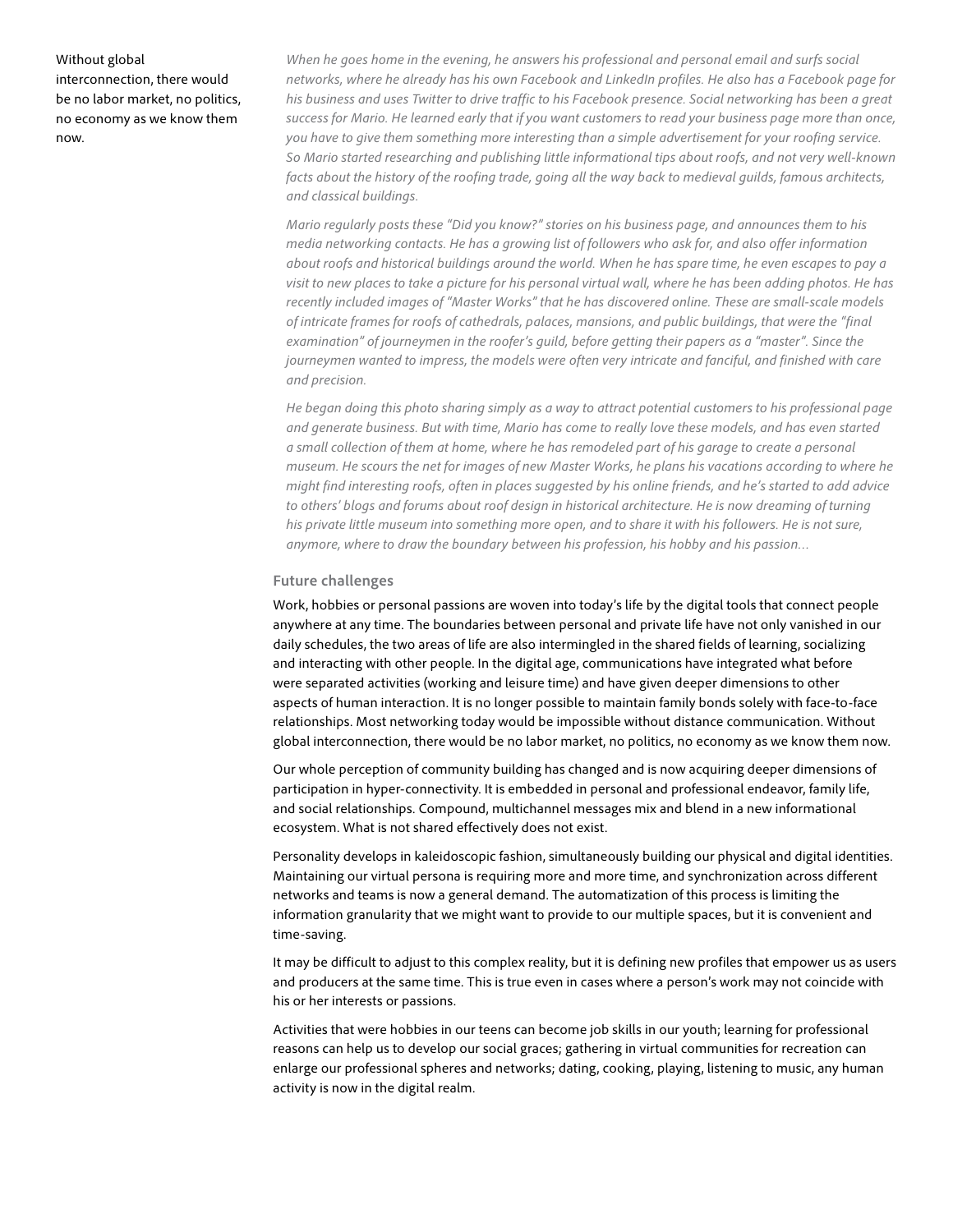The blurring of boundaries offers new possibilities for collaborative innovation.

Teleworking from home, and BYOD<sup>6</sup> (bring your own device) are among the most striking manifestations of this blurred frontier. They certainly represent a way of accepting crowd-sourced participation as part of job productivity, but they also give visibility to a new understanding of personal roles in professional life.

The blurring of boundaries offers new possibilities for collaborative innovation. We might discover, for example, that artists can be a creative source of innovative business proposals. Performances where visitors interact with screen-walls that generate 3D objects by recognizing faces and body movements might be the first manifestation of new interactive supermarket interfaces. They can be used to decide what music or what commercial announcements will be broadcast, what products will be discounted, or which holographic image will be displayed to "personally cheer" the customers at a particular moment. Artists are and always have been the socializers of new technologies–but they may well also be collaborating as socio-technological researchers for society.

These developments might imply that society is moving away from a "job ethic" toward some sort of integrated, organic lifestyle. We will simply have activities. Some are connected to "work"–caring and providing for ourselves and our families. Others are connected to education, relaxing, personal hygiene, etc. There is no a priori differentiation by type, nor division of time into strict categories of activity.

## Conclusion

This new communications era is extremely paradigm-breaking. Users become learners in this fluid digital environment where change is accelerating, and roles and relationships such as user-producer, customeremployee, teacher-student, and client-partner are constantly flip-flopping as they share channels and information sources in social businesses, in the educational world, or any professional field. New responsibilities and social contract models are developing in these merging paradigms, more connected and continuous than ever, where both communicating partners (e.g. customer and employee) become human resources, process leaders and results analysts.

Engagement is the keyword for today's content industries, and we don't care if that engagement is at a professional or personal level. This also has implications for our understanding of political participation and future models of social organization.

Content development will need to be more supple, as information, and even "known facts" can change between morning and afternoon. Not only does content need to be addressable, mutable and reusable, but methodologies for rapid, responsive verification, editing, and multi-format, multi-channel delivery need to be developed, with as much of the process automated as possible.

As this fluid, virtualized activity continues to grow, it creates vast new areas for human endeavor. Professionals, learners, and experts can interact in close collaboration. No scientific branch, no artistic production, no business activity, and no cultural manifestation is left behind.

Are we up to the challenge?